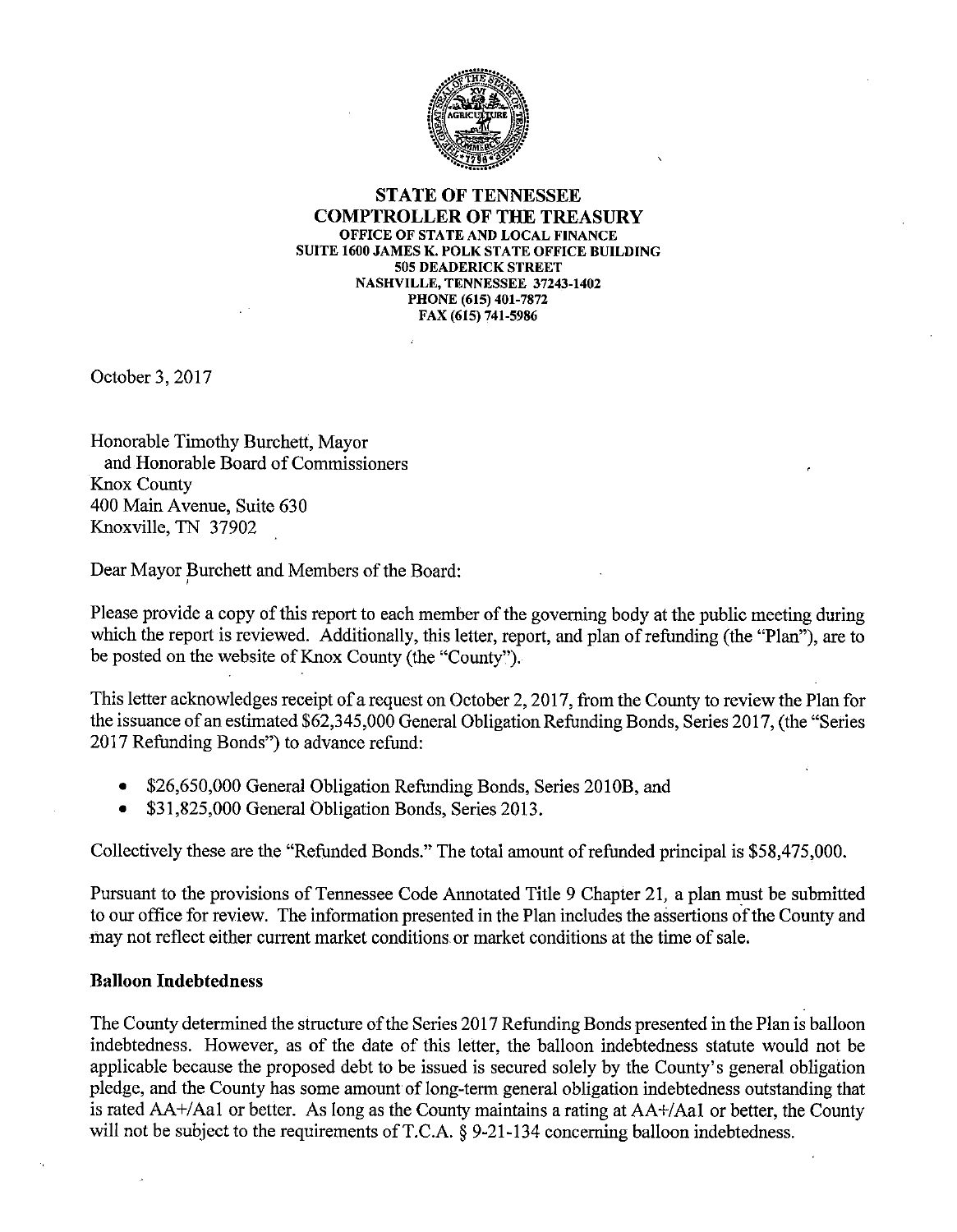Letter to Knox County – Refunding Report October 3,2017 Page 2

### County's Proposed Refunding Objective

The County indicated its purpose for the refunding is for net present value debt service savings.

### Compliance with the County's Debt Management Policy

The County provided a copy of its debt management policy, and within forty-five days (45) of issuance of the debt approved in this letter, is required to submit a Report on Debt Obligation that indicates that this debt complies with its debt policy. If the County amends its policy, please submit the amended policy to this office.

### Financial Professionals

The County has reported Cumberland Securities Company, Inc. as its municipal advisor. Municipal advisors have a fiduciary responsibility to the County. Underwriters have no fiduciary responsibility to the County. They represent the interests of their firm and are not required to act in the County's best interest without regard to their own or other interests. The Plan was prepared by the County with the assistance of its municipal advisor.

### Report of the Review of a Plan of Refunding

The enclosed report does not constitute approval or disapproval for the proposed plan or a determination that a refunding is advantageous or necessary nor that any of the outstanding obligations should be called for redemption on the first or any subsequent available redemption date or remain outstanding until their respective dates of maturity. This letter and the enclosed report do not address the compliance with federal tax regulations and are not to be relied upon for that purpose. The County should discuss these issues with a bond counsel.

This report is effective for a period of one hundred and twenty (120) days. If the refunding has not been completed during this time, a supplemental plan of refunding must be submitted to this office. At that time we will issue a report thereon pursuant to the statutes. In lieu of submitting a supplemental plan, a statement may be submitted to our office after the 120-day period has elapsed stating that the information contained in the,current plan of refunding remains valid. Such statement must be submitted by either the Chief Executive Officer or the Chief Financial Officer of the local government. We will acknowledge receipt of such statement and will issue our letter confirming that this refunding report remains valid for an additional 120-day period. However, with regard to the report currently being issued by this office, during the initial 120-day period or any subsequent 120-day period no refunding reports will be issued relating to the debt obligations indicated herein as being refunded unless the Chief Executive Officer or the Chief Financial Officer notifies our office that the plan of refunding which has been submitted is no longer valid.

We recognize that the information provided in the plan submitted to our office is based on preliminary analysis and estimates, and that actual results will be determined by market conditions at the time of sale of the debt obligations. However, if it is determined prior to the issuance of these obligations that the actual results will be significantly different from the information provided in the plan which has been submitted, and the local government determines to proceed with the issue, our office should subsequently be notified by either the Chief Executive Officer or the Chief Financial Officer of the local government

 $\ddot{\phantom{a}}$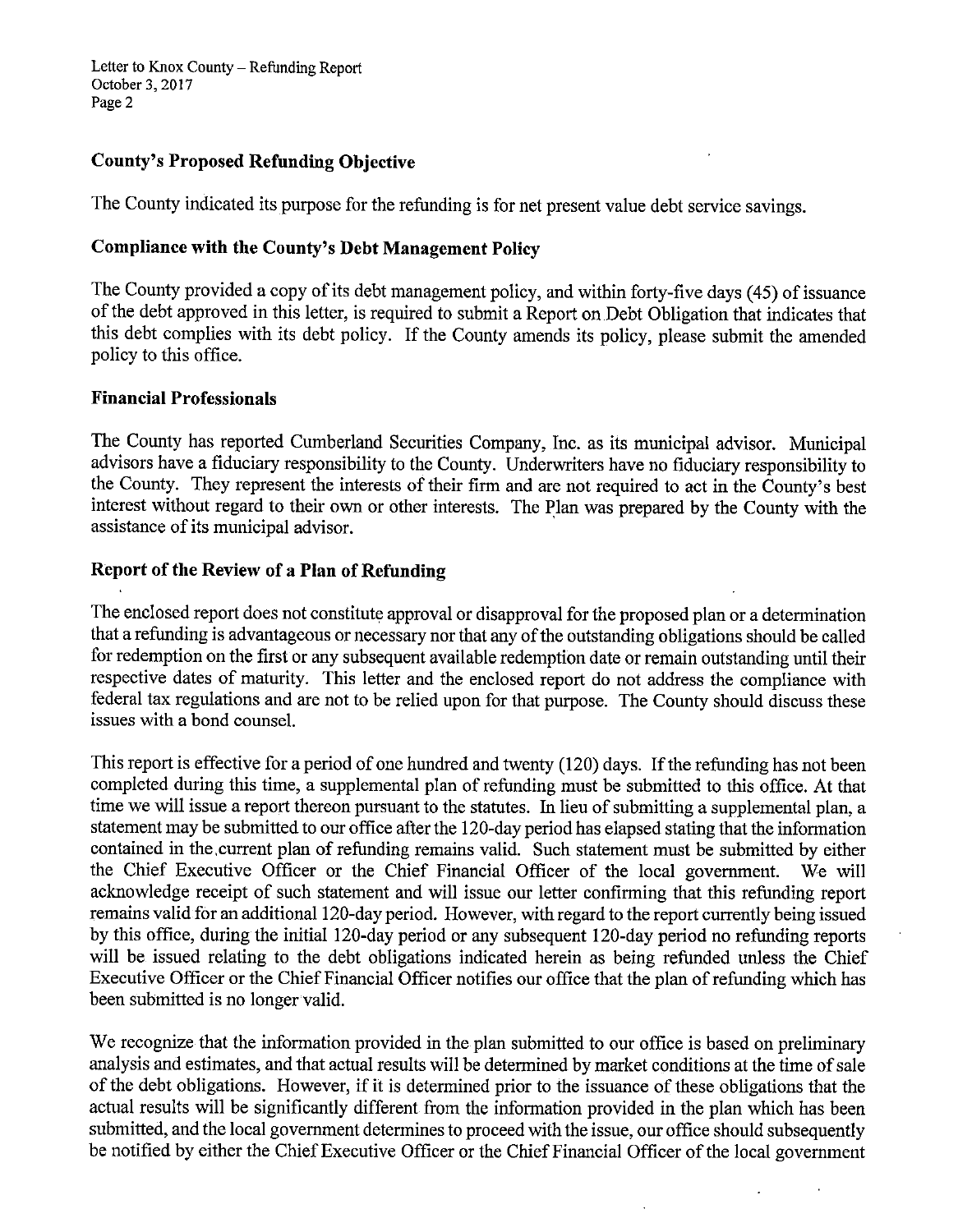Letter to Knox County - Refunding Report October 3,2017 Page 3

regarding these differences, and that the local government was aware of the differences and determined to proceed with the issuance of the debt obligations. Notification to our office will be necessary only if there is an increase or decrease of greater than fifteen percent (15%) in any of the following: (1) the principal amount of the debt obligations issued; (2) the costs of issuance; (3) the cumulative savings or loss with regard to any refunding proposal. We consider this notification necessary to insure that this office and officials of the local government are aware of any significant changes that occur with regard to the issuance of the proposed indebtedness.

# Municipal Securities Rulemaking Board (MSRB) Voluntary Disclosure of Bank Loans

The Municipal Securities Rulemaking Board (MSRB) released regulatory notices: MSRB Notice 2011- 52, providing guidance on the use of "bank loans" that could be a private placement of municipal securities subject to specific regulatory requirements including disclosure; and MSRB Notice 2012-18, encouraging the voluntary disclosure of bank loan financings through the MSRB's Electronic Municipal Market Access (EMMA®) website (emma.msrb.org). For more information see the preceding notices on the MSRB's website (msrb.org). To learn how to submit disclosure see the link at the bottom of the EMMA website labeled Submit Documents or the Education Center of the MSRB's website.

#### Report On Debt Obligation

We are enclosing a Report on Debt Obligation, Form CT-0253. Pursuant to T.C.A. § 9-21-151, this form is to be completed and filed with the governing body of the County no later than forty-five (45) days after the issuance of this debt, with a copy (including attachments, if any) filed with the Director of the Office of State and Local Finance by email to stateandlocalfinance.publicdebtform@.cot.tn.gov or by mail to the address on this letterhead. No public entity may enter into additional debt if it has failed to file the Report on Debt Obligation. A fillable PDF of Form CT-0253 can be found at http://www.comptroller.tn.gov/sl/pubdebt.asp.

If you should have any questions regarding this letter or the following report, please feel free to call us.

Sincerely,<br>Sandrathompson

Sandra Thompson Director of the Office of State & Local Finance

- cc: Mr. Bryan Burklin, Assistant Director, Division of Local Government Audit, COT
	- Mr. Chris Caldwell, Knox County
	- Mr. Joe Ayres, Cumberland Securities Company, Inc.
	- Mr. Chris Bessler, Cumberland Securities Company, Inc.
	- Mr. Mark Mamantov, Bass Berry & Sims

Enclosures: Report of the Director of the Office of State & Local Finance Report on Debt Obligation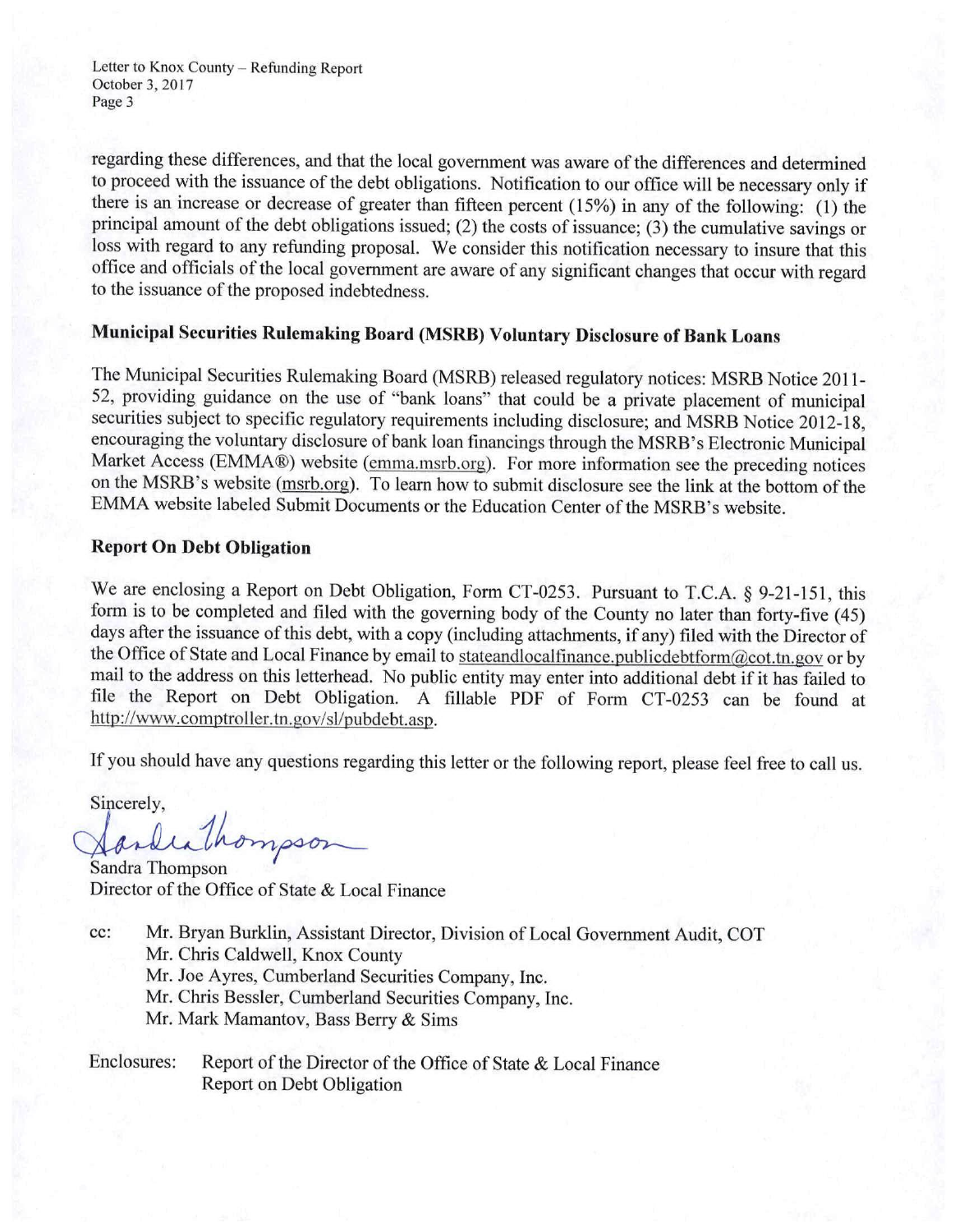## REPORT OF THE DIRECTOR OF THE OFFICE OF STATE AND LOCAL FINANCE CONCERNING THE PROPOSED ISSUANCE BY KNOX COUNTY, TENNESSEE OF GENERAL OBLIGATION REFUNDING BONDS, SERIES 2017

Knox County (the "County") submitted a plan of refunding (the "Plan"), as required by T.C.A. § 9-21-903 regarding the issuance of an estimated \$62,345,000 General Obligation Refunding Bonds, Series 2017, (the "Series 2017 Refunding Bonds") to advance refund:

- \$26,650,000 General Obligation Refunding Bonds, Series 2010B, and
- \$31,825,000 General Obligation Bonds, Series 2013.

Collectively these are the "Refunded Bonds." The total amount of refunded principal is \$58,475,000.

The Plan was prepared with the assistance of the County's municipal advisor, Cumberland Securities Company, Inc. An evaluation of the preparation, support, and underlying assumptions of the Plan has not been performed by this office. This report provides no assurances of the reasonableness of the underlying assumptions. This report must be presented to the governing body prior to the adoption of a refunding bond resolution. The Series 2017 Refunding Bonds may be issued with a structure different than that of the Plan.

## The County's Debt Management Policy

The County provided a copy of its debt management policy, and within forty-five days (45) of issuance of the debt approved in this letter, is required to submit a Report on Debt Obligation that indicates that this debt complies with its debt policy. If the County amends its policy, please submit the amended policy to this office.

### Balloon Indebtedness

The County determined the structure of the Series 2017 Refunding Bonds presented in the Plan is balloon indebtedness. However, as of the date of this letter, the balloon indebtedness statute would not be applicable because the proposed debt to be issued is secured solely by the County's general obligation pledge, and the County has some amount of long-term general obligation indebtedness outstanding that is rated AA+/Aal or better. As long as the County maintains a rating at AA+/Aa1 or better, the County will not be subject to the requirements of T.C.A. § 9-21-134 concerning balloon indebtedness.

### County's Proposed Refunding Objective

The County indicated its purpose for the refunding is for net present value debt service savings.

### Refunding Analysis

- ® The results of the refunding are based on the issuance of \$62,345,000 Series 2017 Refunding Bonds by competitive sale and priced at par.
- The County plans to contribute \$686,395 to fund the transaction.
- The estimated net present value savings of the refunding is \$4,719,559 or approximately 8.07% of the refunded principal amount of \$58,475,000.